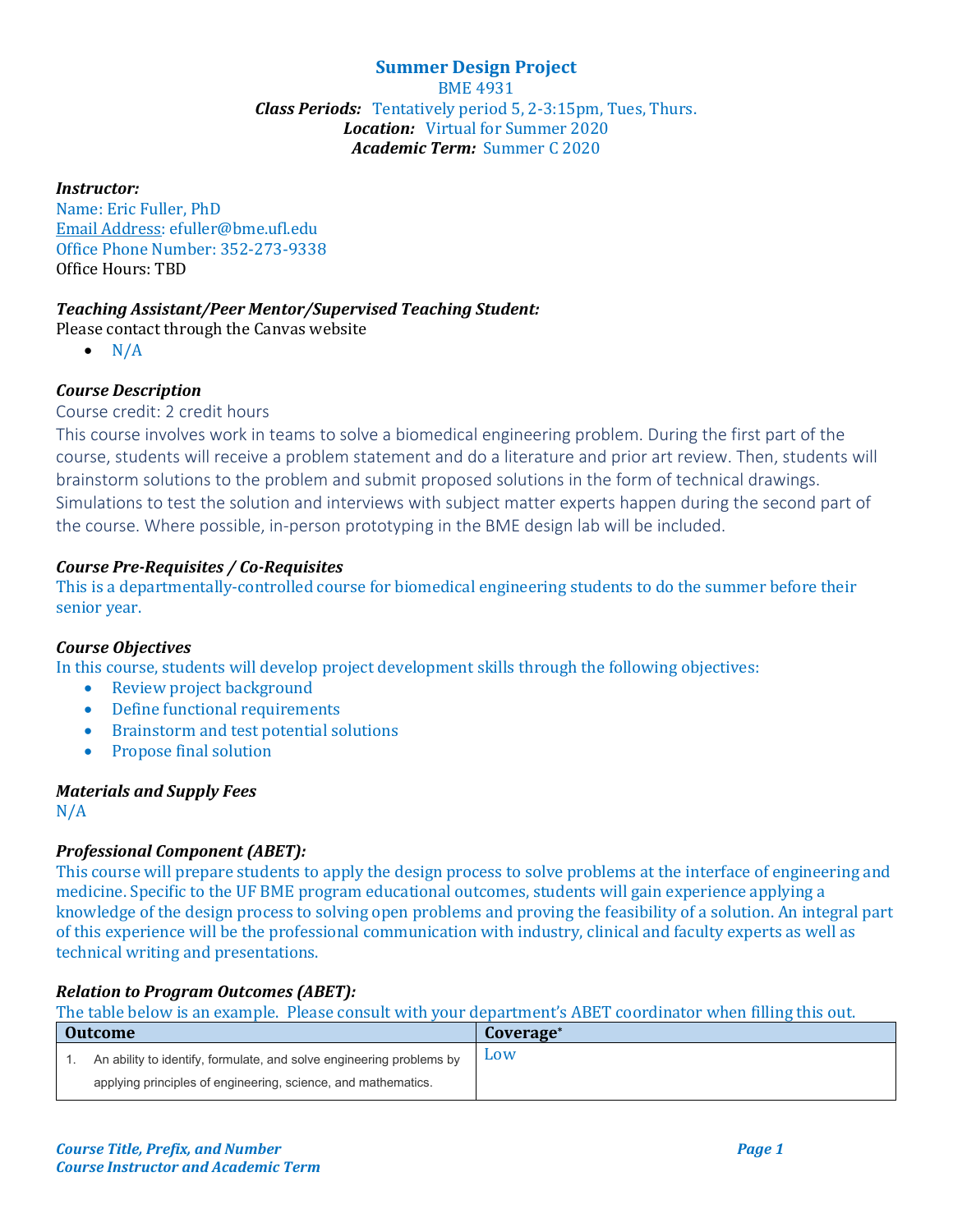| 2. | An ability to apply both analysis and synthesis in the engineering<br>design process, resulting in designs that meet desired needs.                                                                                                                  | High   |
|----|------------------------------------------------------------------------------------------------------------------------------------------------------------------------------------------------------------------------------------------------------|--------|
| 3. | An ability to develop and conduct appropriate experimentation,<br>analyze and interpret data, and use engineering judgment to draw<br>conclusions.                                                                                                   | High   |
| 4. | An ability to communicate effectively with a range of audiences                                                                                                                                                                                      | High   |
| 5. | An ability to recognize ethical and professional responsibilities in<br>engineering situations and make informed judgments, which must<br>consider the impact of engineering solutions in global, economic,<br>environmental, and societal contexts. | High   |
| 6. | An ability to recognize the ongoing need for additional knowledge<br>and locate, evaluate, integrate, and apply this knowledge<br>appropriately.                                                                                                     | Medium |
| 7. | An ability to function effectively on teams that establish goals, plan<br>tasks, meet deadlines, and analyze risk and uncertainty                                                                                                                    | High   |

\*Coverage is given as high, medium, or low. An empty box indicates that this outcome is not covered or assessed in the course.

# *Required Textbooks and Software*

N/A

## *Recommended Materials*

Biodesign: The Process of Innovating Medical Technologies. Stefanos Zenios, Josh Makower, Paul Yock, Todd J. Brinton, Uday N. Kumar, Lyn Denend, and Thomas M. Krummel. 2<sup>nd</sup> Edition. 2015. Cambridge Press. (ISBN-13: 978-1107087354) Web: [http://ebiodesign.org.](http://ebiodesign.org/)

\*Note – this book is free online via UF library. The website above also has videos, case studies and more.

Product Design and Development, 3rd Edition. Ulrich, Eppinger Boston : McGraw-Hill/Irwin, c2004. ISBN number: 0072471468 Web: [http://www.ulrich-eppinger.net](http://www.ulrich-eppinger.net/)

Nuts & Bolts of Great Business Plans: <https://warrington.ufl.edu/centers/cei/docs/NutsAndBoltsOfGreatBusinessPlans.pdf>

# *Course Topics (see course schedule for specific class dates, assignments, presentations and exams)*

**Design Process** Problem Definition **Brainstorming** Concept Generation and Evaluation **Detailed Design Project Management and Team Dynamics**

## *Attendance Policy, Class Expectations, and Make-Up Policy*

Attendance is expected, required, and noted by the instructors each class. Excess absences, class disruption, and lack of engagement will influence the class participation grade. All assignments are due at the beginning of class. Late work will not be accepted.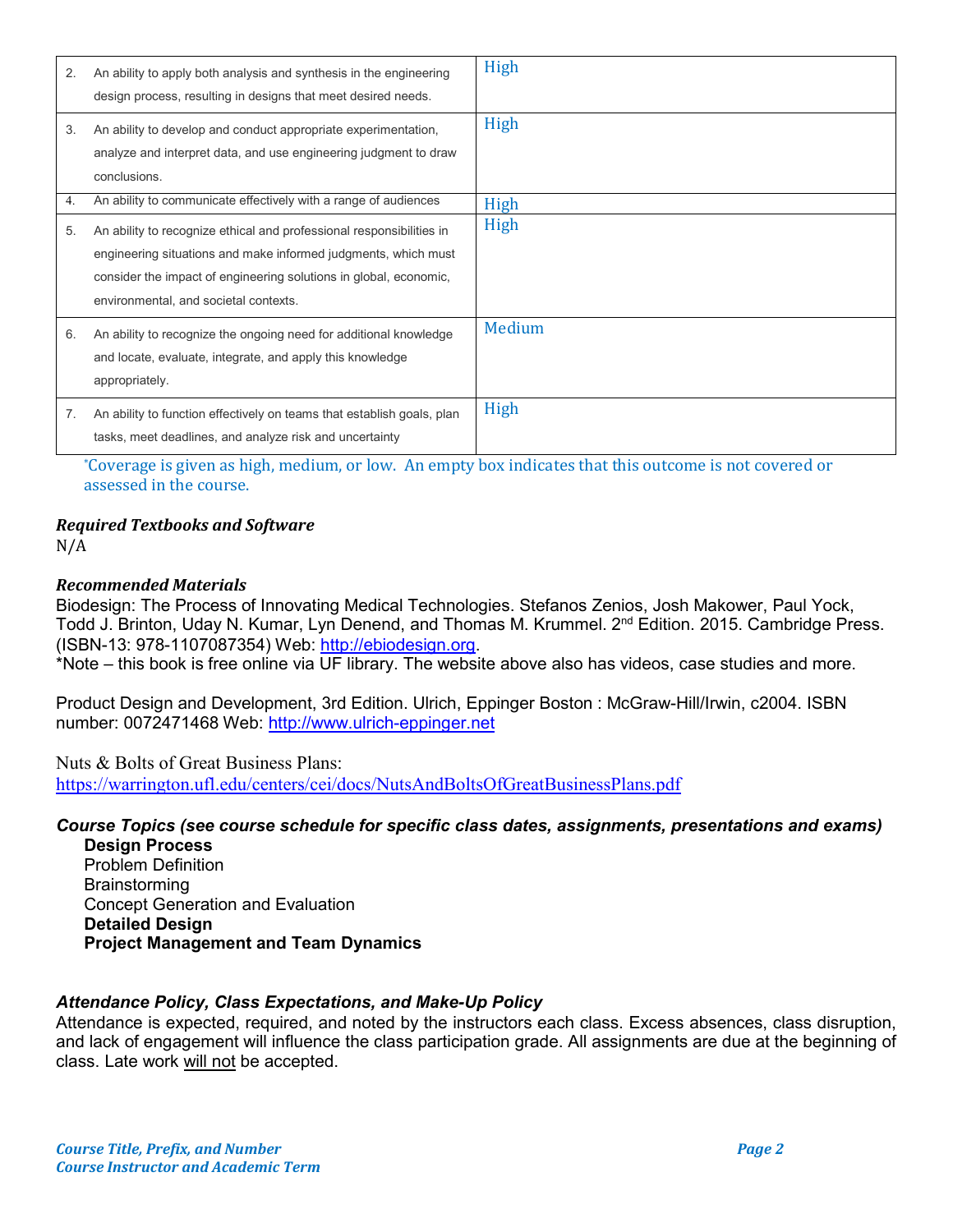## **Evaluation of Grades**

| <b>Assignment</b>                             | Percentage<br>of Final<br>Grade |  |  |
|-----------------------------------------------|---------------------------------|--|--|
| Deliverable Presentations (Team + Individual) | 40%                             |  |  |
| <b>Midterm Presentation</b>                   | 15%                             |  |  |
| In Class Participation                        | 10%                             |  |  |
| <b>Final Project Report</b>                   | 25%                             |  |  |
| Peer Evaluation (Individual)                  | 8%                              |  |  |
| <b>Course Evaluation</b>                      | 2%                              |  |  |
| <b>TOTAL</b>                                  | 100%                            |  |  |

## *Grading Policy*

Final grades will be influenced by the class average, the guiding grade range below, and the instructor's discretion.

|     |       |                           |       | - 15  |                                                                                          |                          |                                          |                 |       | . .                          |    |
|-----|-------|---------------------------|-------|-------|------------------------------------------------------------------------------------------|--------------------------|------------------------------------------|-----------------|-------|------------------------------|----|
| ≥92 | 90-91 | '-89<br>$^{\circ}$<br>o i | 83-86 | 80-8∠ | $\overline{\phantom{a}}$<br>$\rightarrow$ $\rightarrow$<br>J<br>$\overline{\phantom{a}}$ | 70<br><b>76</b><br>. n – | 70<br>$\overline{\phantom{a}}$<br>- 11 - | 67<br>-69<br>O. | 63-66 | $60 - 6$<br>$\sim$ 20<br>-vz | 60 |

This course is not a *critical tracking course*. In order to graduate, students must have an overall GPA and an upper-division GPA of 2.0 or better (C or better). Note: a C- average is equivalent to a GPA of 1.67, and therefore, it does not satisfy this graduation requirement. More information on UF grading policy may be found at:<https://catalog.ufl.edu/ugrad/current/regulations/info/grades.aspx>

# *Students Requiring Accommodations*

Students with disabilities requesting accommodations should first register with the Disability Resource Center (352- 392-8565, https://www.dso.ufl.edu/drc) by providing appropriate documentation. Once registered, students will receive an accommodation letter which must be presented to the instructor when requesting accommodation. Students with disabilities should follow this procedure as early as possible in the semester.

## *Course Evaluation*

Students are expected to provide professional and respectful feedback on the quality of instruction in this course by completing course evaluations online via GatorEvals. Guidance on how to give feedback in a professional and respectful manner is available at [https://gatorevals.aa.ufl.edu/students/.](https://gatorevals.aa.ufl.edu/students/) Students will be notified when the evaluation period opens, and can complete evaluations through the email they receive from GatorEvals, in their Canvas course menu under GatorEvals, or via [https://ufl.bluera.com/ufl/.](https://ufl.bluera.com/ufl/) Summaries of course evaluation results are available to students a[t https://gatorevals.aa.ufl.edu/public-results/.](https://gatorevals.aa.ufl.edu/public-results/)

## *University Honesty Policy*

UF students are bound by The Honor Pledge which states, "We, the members of the University of Florida community, pledge to hold ourselves and our peers to the highest standards of honor and integrity by abiding by the Honor Code. On all work submitted for credit by students at the University of Florida, the following pledge is either required or implied: "On my honor, I have neither given nor received unauthorized aid in doing this assignment." The Honor Code [\(https://sccr.dso.ufl.edu/policies/student-honor-code-student-conduct-code/\)](https://sccr.dso.ufl.edu/policies/student-honor-code-student-conduct-code/) specifies a number of behaviors that are in violation of this code and the possible sanctions. Furthermore, you are obligated to report any condition that facilitates academic misconduct to appropriate personnel. If you have any questions or concerns, please consult with the instructor or TAs in this class.

## *Commitment to a Safe and Inclusive Learning Environment*

The Herbert Wertheim College of Engineering values broad diversity within our community and is committed to individual and group empowerment, inclusion, and the elimination of discrimination. It is expected that every person in this class will treat one another with dignity and respect regardless of gender, sexuality, disability, age, socioeconomic status, ethnicity, race, and culture.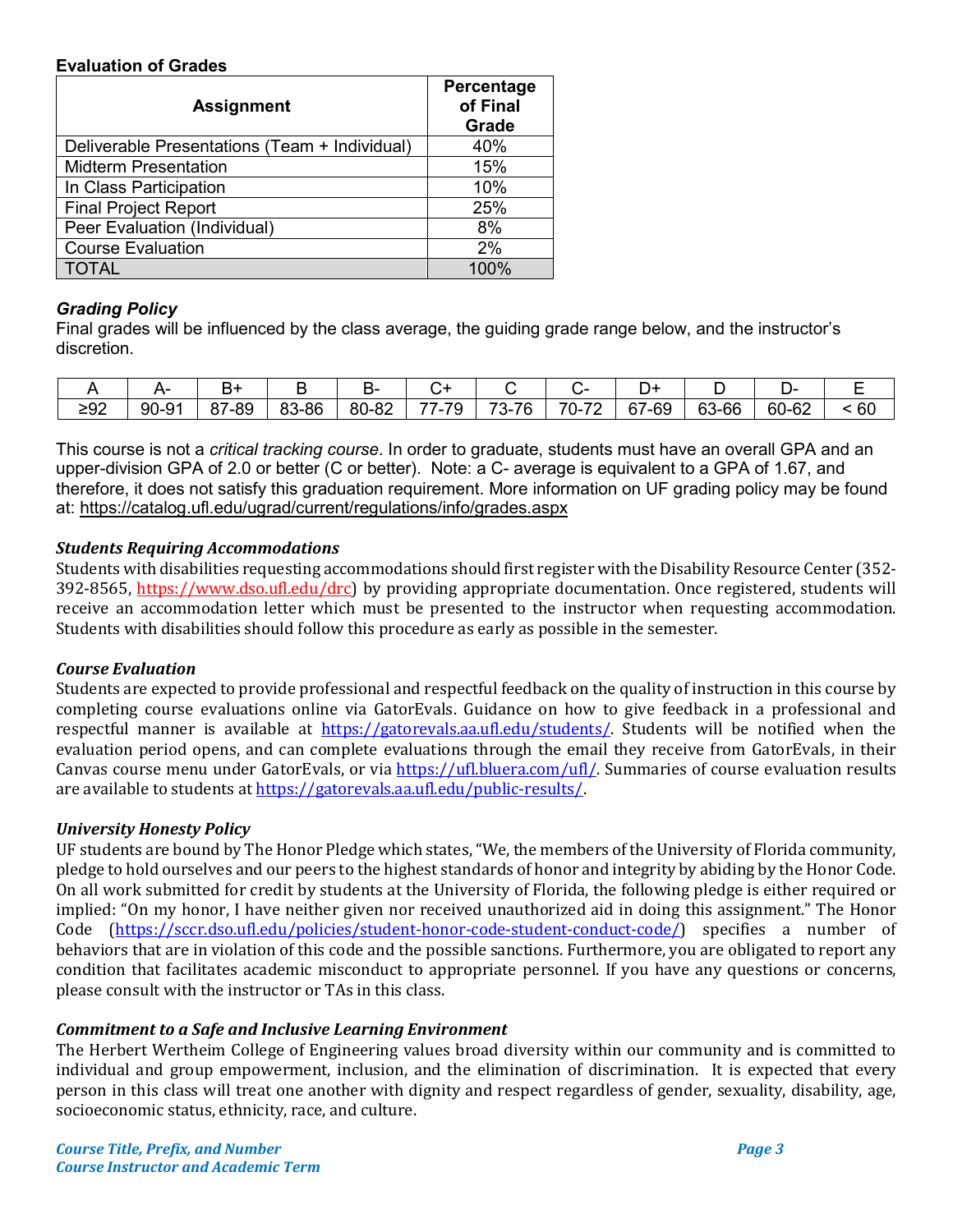If you feel like your performance in class is being impacted by discrimination or harassment of any kind, please contact your instructor or any of the following:

- Your academic advisor or Graduate Program Coordinator
- Robin Bielling, Director of Human Resources, 352-392-0903, [rbielling@eng.ufl.edu](mailto:rbielling@eng.ufl.edu)
- Curtis Taylor, Associate Dean of Student Affairs, 352-392-2177[, taylor@eng.ufl.edu](mailto:taylor@eng.ufl.edu)
- Toshikazu Nishida, Associate Dean of Academic Affairs, 352-392-0943[, nishida@eng.ufl.edu](mailto:nishida@eng.ufl.edu)

## *Software Use*

All faculty, staff, and students of the University are required and expected to obey the laws and legal agreements governing software use. Failure to do so can lead to monetary damages and/or criminal penalties for the individual violator. Because such violations are also against University policies and rules, disciplinary action will be taken as appropriate. We, the members of the University of Florida community, pledge to uphold ourselves and our peers to the highest standards of honesty and integrity.

#### *Student Privacy*

There are federal laws protecting your privacy with regards to grades earned in courses and on individual assignments. For more information, please see: <https://registrar.ufl.edu/ferpa.html>

#### *Campus Resources:*

#### *Health and Wellness*

#### **U Matter, We Care:**

Your well-being is important to the University of Florida. The U Matter, We Care initiative is committed to creating a culture of care on our campus by encouraging members of our community to look out for one another and to reach out for help if a member of our community is in need. If you or a friend is in distress, please contact [umatter@ufl.edu](mailto:umatter@ufl.edu) so that the U Matter, We Care Team can reach out to the student in distress. A nighttime and weekend crisis counselor is available by phone at 352-392-1575. The U Matter, We Care Team can help connect students to the many other helping resources available including, but not limited to, Victim Advocates, Housing staff, and the Counseling and Wellness Center. Please remember that asking for help is a sign of strength. In case of emergency, call 9-1-1.

**Counseling and Wellness Center:** [http://www.counseling.ufl.edu/cwc,](http://www.counseling.ufl.edu/cwc) and 392-1575; and the University Police Department: 392-1111 or 9-1-1 for emergencies.

## **Sexual Discrimination, Harassment, Assault, or Violence**

If you or a friend has been subjected to sexual discrimination, sexual harassment, sexual assault, or violence contact the **[Office of Title IX Compliance](https://titleix.ufl.edu/)**, located at Yon Hall Room 427, 1908 Stadium Road, (352) 273-1094, [title-ix@ufl.edu](mailto:title-ix@ufl.edu)

## **Sexual Assault Recovery Services (SARS)**

Student Health Care Center, 392-1161.

**University Police Department** at 392-1111 (or 9-1-1 for emergencies), o[r http://www.police.ufl.edu/.](http://www.police.ufl.edu/)

#### *Academic Resources*

**E-learning technical suppor***t*, 352-392-4357 (select option 2) or e-mail to Learning-support@ufl.edu. [https://lss.at.ufl.edu/help.shtml.](https://lss.at.ufl.edu/help.shtml)

**Career Resource Center**, Reitz Union, 392-1601. Career assistance and counseling[. https://www.crc.ufl.edu/.](https://www.crc.ufl.edu/)

**Library Support**[, http://cms.uflib.ufl.edu/ask.](http://cms.uflib.ufl.edu/ask) Various ways to receive assistance with respect to using the libraries or finding resources.